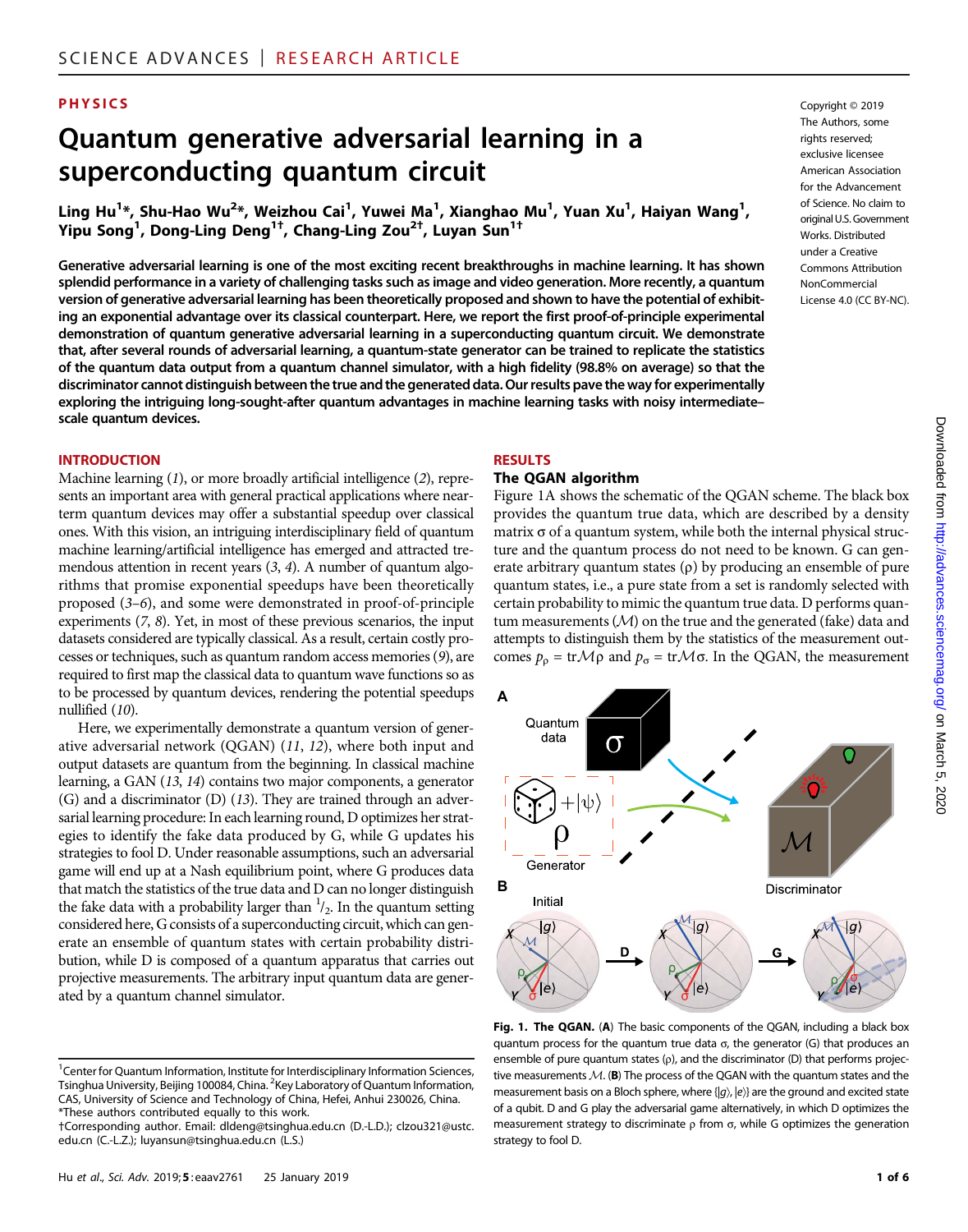

Fig. 2. The experimental protocol of the QGAN algorithm. (A) The experiment starts with a state  $\sigma$  as the quantum true data and a randomly generated state  $\rho(r_0, \theta_0, \phi_0)$ from the generator. Then, the discriminator (D) and generator (G) optimize their strategies to compete against each other alternatively and repetitively. The stop condition of the game is either D fails to distinguish  $\rho$  from  $\sigma$  (the measurement output difference  $d < d_B$ , a preset bound) or the step count  $c_{step}$  reaches the limit  $c_B$ . (B) Procedure of optimizing D and G using the gradient descent method. The initial measurement axis  $\mathcal{M}(\beta_0, \gamma_0)$  for D is randomly chosen. The parameters  $\beta$  and  $\gamma$  are updated in the process of optimizing D, while r, θ, and φ are updated in the process of optimizing G. The measurement and control of the quantum system are realized through field programmable gate arrays (FPGAs), while the estimations of the gradients are performed on a classical computer.

outcomes are public to both G and D. According to  $p_{\rho,\sigma}$ , D and G compete against each other by adaptively adjusting their strategies alternatively to distinguish  $\rho$  from  $\sigma$  and to fool D, respectively.  $\sigma$  and  $\rho$  are two distinct interpretations of mixed quantum states: One is the output of a physical process in which an initial pure state might be entangled with some degrees of freedom of the environment; the other is an ensemble of pure states. Our QGAN scheme can also be explained as a game trying to distinguish between these two interpretations.

A visualized illustration of the general procedure of the QGAN is depicted in Fig. 1B by presenting  $\sigma$ ,  $\rho$ , and  $\cal{M}$  of a qubit system in the Bloch sphere (note that we use the same notation  $M$  to represent both the projective measurement and its corresponding axis). D and G play the game alternatively. D starts first, and in her turn,  $M$  is optimized to maximize the difference of the measurement outcome  $d = p_0$  $p_{\sigma}$ . In an ideal case, D's turn ends up with  $d = \frac{1}{2} \|\rho - \sigma\|_1$ , corresponding to the normalized trace distance (15), and  $M$  converges to be parallel with  $\rho - \sigma$  in the Bloch sphere representation (Fig. 1B). For G's turn,  $\rho$  is optimized to minimize d and, thus, approaches a cross section such that  $\rho$  −  $\sigma$  is perpendicular to  $\mathcal M$  (Fig. 1B). As a result, the trace distance between the fake and the true data reduces progressively in each round, and the game eventually approaches the unique Nash equilibrium with  $d = 0$  and  $p_{\sigma} = p_{\rho} = \frac{1}{2} (11).$ 

### Experimental implementation

We realize the QGAN learning algorithm (11) in a superconducting quantum electrodynamics architecture (16, 17). Our experimental device consists of a superconducting transmon qubit dispersively coupled to a bosonic microwave mode (18–23). The quantum state of the transmon qubit serves as either  $\rho$  or  $\sigma$  alternatively in the algorithm. The bosonic mode facilitates the creation of the quantum true data  $\sigma$  in an arbitrary state through a quantum channel simulator, which requires adaptive control of both the transmon qubit and the bosonic mode. The detailed descriptions of the experimental device and apparatus are provided in the Supplementary Materials and (24, 25). G generates the state  $ρ(r, θ, φ)$  of the transmon by randomly preparing a pure state in the set {*U*(θ, φ)|*g*), *U*( $π$  − θ, φ +  $π$ )|*g*)} with the corresponding probabilities { $r, 1 - r$ }. Here,  $U(\theta, \varphi) = e^{i\varphi \sigma_z/2}e^{i\theta \sigma_x/2}$  is the unitary operation

Hu et al., Sci. Adv. 2019;5: eaav2761 25 January 2019 2 of 6

on the transmon qubit, with  $\sigma_x$  and  $\sigma_z$  being the Pauli matrices. D performs the measurements by applying a unitary prerotating operation with the axis angles  $(\beta, \gamma)$  on the transmon and detecting the population of the ground state  $|g\rangle$ , which leads to  $\mathcal{M} = U^{\dagger}(\beta, \gamma)|g\rangle\langle g|U(\beta, \gamma)$ .

The protocol of our experimental QGAN algorithm is illustrated in Fig. 2A. The experiment starts with a randomly generated state  $\rho(r_0, \theta_0, \theta_0)$  $\varphi_0$ ) by G, a randomly picked measurement axis  $\mathcal{M}(\beta_0, \gamma_0)$  by D, and the quantum true data  $\sigma$  from a fixed quantum channel simulator. In each round of experiment,  $D$  plays the adversarial game first with  $\rho$  fixed, followed by G's turn with  $M$  fixed. In all runs,  $d$  is obtained by averaging  $n = 5000$  repetitive measurements on the true and the fake data, respectively. The gradient  $\partial d/\partial \xi$  for the control parameter  $\xi \in \{r, \theta, \varphi, \beta, \gamma\}$  is critical for the QGAN. These gradients are approximately obtained by measuring d with respect to  $\xi$  and  $\xi + \delta(\delta \ll 1)$  and calculating the differential numerically on a classical computer. According to the principle of gradient descent, the parameters are updated to maximize  $d$  (minimize d with  $d > 0$ ) for D's (G's) turn, as explained in Fig. 2B (see the Supplementary Materials for the strategy). Here, each determination of d is counted as one step, and the total number of steps quantifies the consumption of time and copies of data. In practical experiments, the projective detection outcomes follow a binomial statistic and show a standard deviation (sd) of *d* as sd =  $\sqrt{p_{\rho}(1-p_{\rho})/n + p_{\sigma}(1-p_{\sigma})/n}$ . When approaching the Nash equilibrium,  $p_p \approx p_\sigma \approx \frac{1}{2}$ , and then, sd≈1/ $\sqrt{2n}$  = 0.01. Therefore, the measurement precision of  $d$  will limit the convergence of the game. In our experiments, D's turn ends when the differences of d in the last three steps are less than 0.02. The G's turn ends when  $d < R_i$  for the jth round:  $R_i = 0.055 - 0.01j$  when  $j \le 3$ , and  $R_i = 0.02$  when  $j > 3$ . These two adversarial learning procedures can be repeated many rounds until either the total count of steps  $c_{step}$  reaches a preset limit  $c_B$  or the optimized  $d$  in D's round is smaller than a preset bound  $d_{\text{B}}$ .

#### The QGAN performance

Figure 3 (A to C) shows the typical results for the experimental QGAN with  $\sigma = |g\rangle\langle g|$  of the transmon qubit, the highest purity state that can be achieved in the experiment, as an example for the quantum true data. Since a quantum channel simulator can generate an arbitrary quantum state (25), the QGAN experiments by taking an arbitrary mixed state of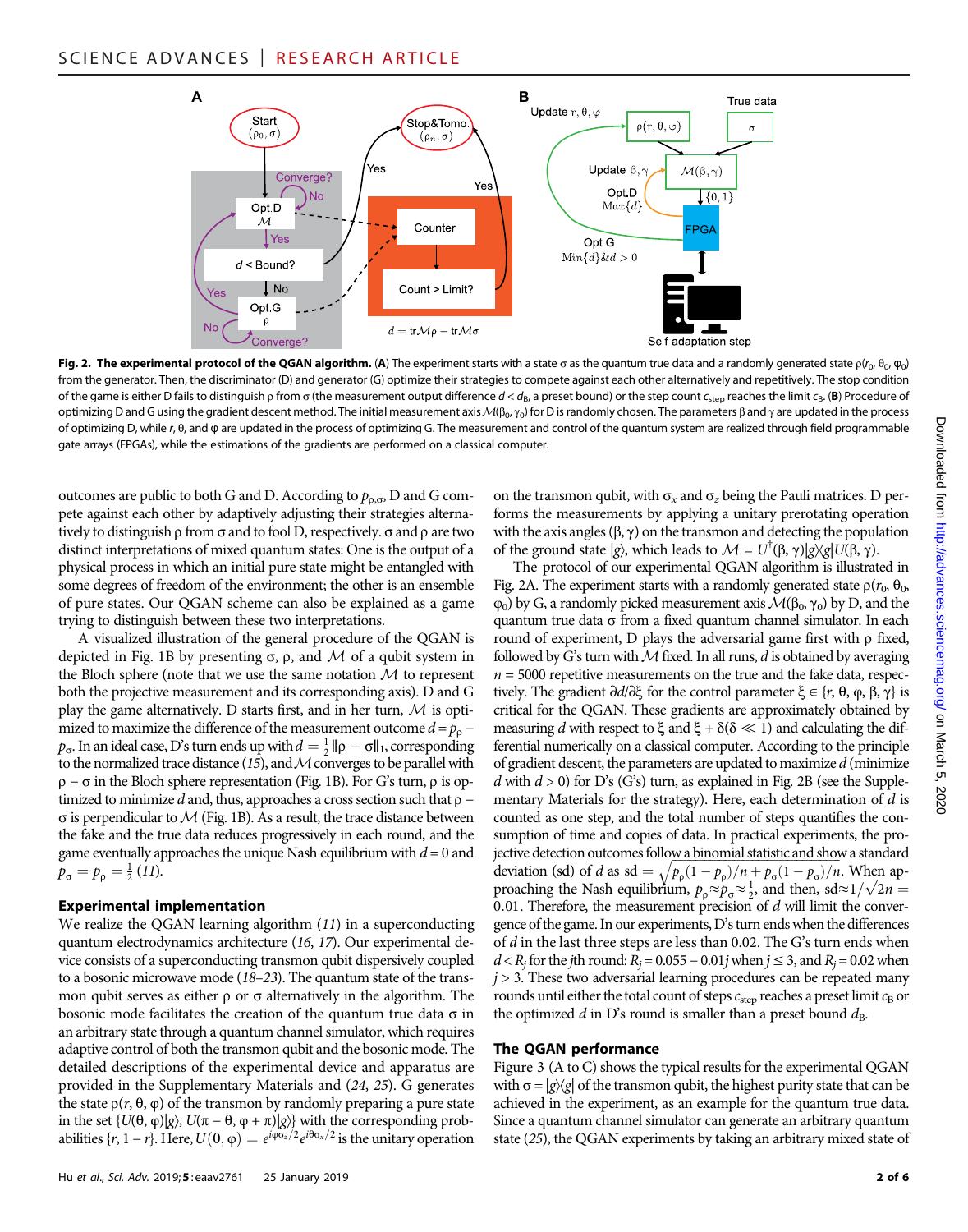

Fig. 3. Tracking of the QGAN. (A to C) Experimental results for selecting  $\sigma = |g\rangle\langle g|$  as the quantum true data. (A) The snapshots of the system at the particular steps indicated by the black vertical arrows in (B) (from left to right in the same order), in the Bloch sphere representation. (B) The tracking of  $p_{\sigma}$ ,  $p_{\rho}$ , d, and F during the quantum adversarial learning process. The gray shadow regions are the processes of optimizing D, while the rests are those for optimizing G. The horizontal color arrows indicate the vertical axis that each curve with the same color corresponds to. Since the convergence condition  $d_B$  for the case of pure states is small (see the Supplementary Materials) and there is inevitable measurement imprecision, the optimized  $M$  is difficult to obtain or could even be randomized in certain trials. In this particular trial,  $M$  ends up nearly antiparallel with both p and  $\sigma$ , resulting in tr $M\sigma \approx$  tr $M\sigma \approx 0$  and  $d \approx 0$ . (C) The measured state tomography of the experimental  $\sigma_e$  and final  $p_f$  with a state fidelity  $F = 0.991$ , demonstrating a successful QGAN that G can fool D by generating quantum data highly similar to the true data. (D to F) Typical experimental results for o in an arbitrary mixed state with each panel being the counterpart of (A) to (C), respectively.

the transmon as the true data is also studied, and the results are depicted in Fig. 3 (D to F). During the QGAN, the trajectory of control parameters are recorded (Fig. 3, B and E) instead of characterizing the exact experimental  $\rho$  and M. As shown in Fig. 3 (A and D), the snapshots of the quantum states and measurement axis at the particular steps indicated by the arrows in Fig. 3 (B and E, respectively; from left to right in the same order) are plotted on the Bloch sphere. Here,  $\sigma_{I}$ ,  $\rho_{I}$ , and  $\mathcal{M}_{I}$  are the ideal results derived on the basis of the calibrated control parameters. As expected, D adaptively adjusts M to be parallel with  $\rho_I - \sigma_I$ , while G learns from the measurement outcomes to generate quantum data to fool D, and the generated quantum data gradually converges to the plane that contains the quantum true data and is perpendicular to  $M$ . As a result, d oscillates in D's and G's turns due to the adversarial process and eventually approaches 0, which indicates that, ultimately, D

fails to discriminate  $\rho$  from  $\sigma$  and G achieves his goal of replicating the statistics of the quantum true data.

To characterize the adversarial learning process, we introduce the state fidelity  $F(\sigma_I, \rho_I) = \text{tr} \sqrt{\sqrt{\sigma_I} \rho_I \sqrt{\sigma_I}}$  in the adversarial process to quantify the indistinguishability between the true and the generated data. As plotted in Fig. 3 (B and E), F approaches 1 after about 220 and 120 steps, respectively. The final generated quantum state  $\rho_f$  after the adversarial game and the experimental input state  $\sigma_e$  are measured using state tomography (Fig. 3, C and F), and fidelities as large as  $F(\sigma_e, \rho_f) = 99.1\%$  are achieved for both the pure- and mixed-state cases. These high fidelities verify that the unique Nash equilibrium, in which a quantum G can replicate the statistics of the quantum true date, can be efficiently achieved in a quantum experimental realization of GAN. Although we calibrate the system parameters to infer the ideal  $\sigma_I$  and  $\rho_I$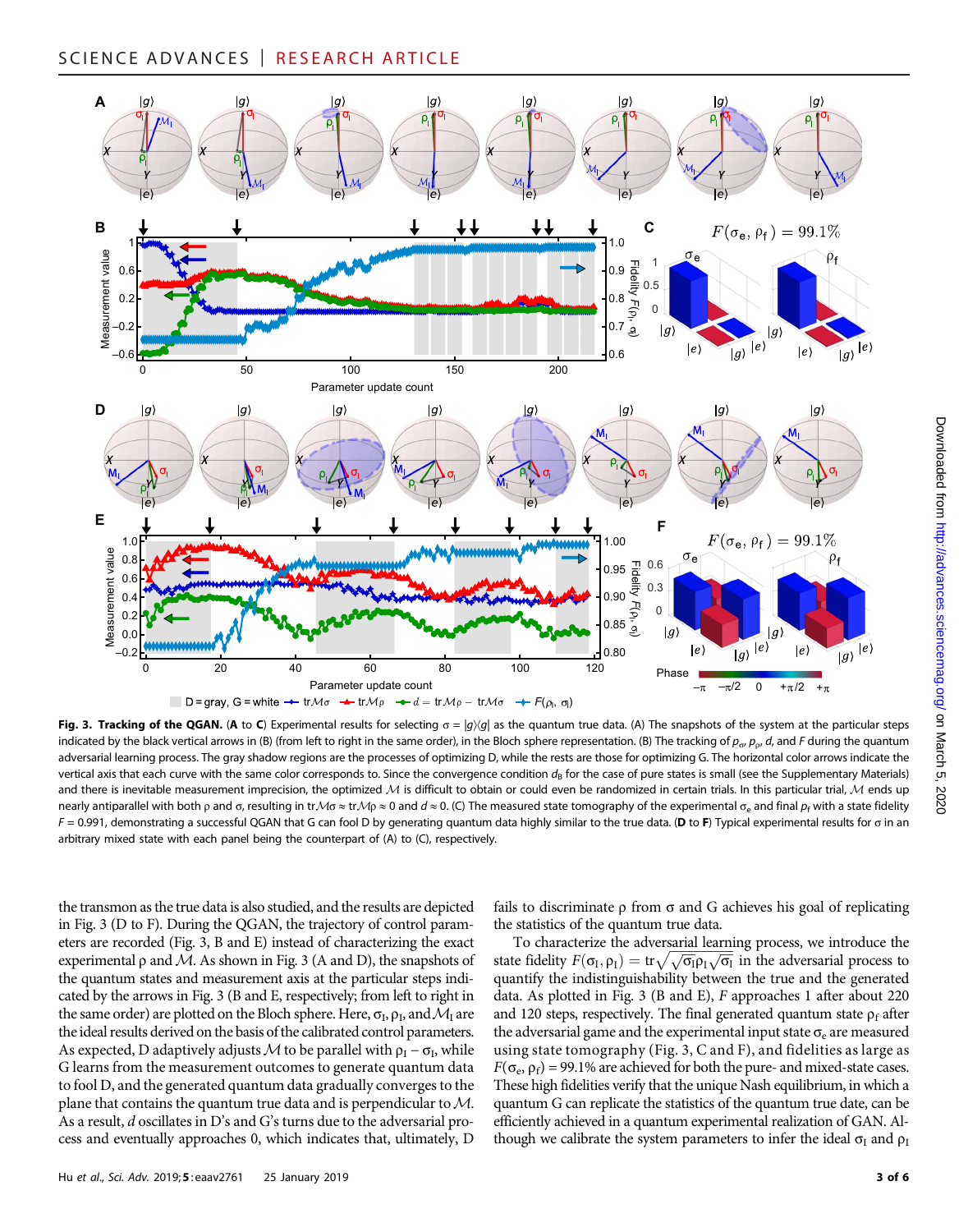

Fig. 4. Statistics of the QGAN performance. (A) The cumulative probability of the total step count to finish the adversarial learning process. The QGAN is implemented for two different cases, with a pure  $(|q\rangle\langle q|)$  and an arbitrary mixed state as the quantum true data, respectively. The count limit  $c_R$  for these two cases is 500 and 300, respectively. The obtained average c<sub>step</sub> for these two types of adversarial learning process is 243 and 170, respectively. Exp., experimental; sim., simulation. (B) The cumulative probability of final state fidelity F. The average fidelities for the pure state and the mixed state are both 98.8%. For comparison, the noiseless numerical simulations of the adversarial learning process are also performed 100 times, and their distributions are shown as solid lines.

during the adversarial process, it is not necessary for the QGAN. Our experimental protocol can reach its equilibrium without requiring the knowledge about the exact data generated by G or the measurement axis chosen by D and thus promises a double-blind quantum machine learning process just as its classical counterparts.

By taking the total steps  $(c_{step})$  and the fidelity of the final generated state  $(F)$  as the figures of merit, the statistics of our QGAN performance is lastly studied with 100 random adversarial learning processes. We study both cases with the same pure and arbitrary mixed states as the quantum true data as in Fig. 3 but with different random  $\rho$  and M at the beginning, all showing similar behaviors as those in Fig. 3. Figure 4A plots the cumulative probability of the total steps, i.e., the probability to finish the QGAN experiment within  $c_{step}$  steps. The average  $c_{step}$  for these two types of adversarial learning process are 243 and 170, respectively. Figure 4B shows the cumulative probability of state fidelity  $F$  with the average fidelities for both the pure and the mixed quantum data of 98.8%. Comparing to the noiseless numerical simulation results, the experimental average  $c_{step}$  is about twice larger, and the average  $F$  is about 1% lower. These differences are mainly attributed to the decoherence processes of the qubit, the finite measurement precision of d, and the nonideal measured gradients. Further studies about the effects of the experimental imperfections are provided in the Supplementary Materials.

#### **DISCUSSION**

The QGAN algorithm demonstrated in our experiments can be directly extended to a quantum system with higher dimensions. In our superconducting architecture, the bosonic mode actually provides a quantum system with infinite dimensions, which can be encoded as a multilevel system. On the basis of the same adaptive technique used in our current experiment, an arbitrary quantum state of a photonic qudit with *m* levels (equivalent to a  $log<sub>2</sub>m$ -qubit system) can be generated and manipulated with the assistance of the transmon qubit (25). Then, our experiment can be straightforwardly extended to this photonic qudit that serves as either the quantum true or generated data. Another possible extension of our current experiment is to explore a more complicated architecture with multiple bosonic modes coupled to multiple transmon qubits (26–28). Both the quantum true and generated data can be stored in these bosonic modes.

For an  $m$ -dimensional system, the number of the QGAN parameters scales as  $O(m^2)$ ; therefore, our algorithm is still feasible for experiments with reasonable time and quantum resource consumptions. For instance, our numerical simulations (see the Supplementary Materials) indicate that the QGAN algorithm for two- and three-qubit systems could converge to a final state fidelity larger than 0.95 with roughly thousands of steps on average. In the current experiment, the gradient is estimated numerically via a classical mean. As envisioned in (12), the gradient can also be obtained through a quantum circuit with higher efficiency if more quantum resources are available. We note that, although quantum-state tomography is applied in our experiment to characterize the performance, it is not necessary for the QGAN algorithm. In the case of a quantum system with a large number of qubits, a better and more efficient way of assessing the QGAN performance would be desired.

In conclusion, we have demonstrated the feasibility of quantum generative adversarial learning with a superconducting quantum circuit in which the input data, the G, and the D are all quantum mechanical. Our results show that the G can learn the patterns of the input quantum data and produce quantum states with high fidelity that are not distinguishable by the D. Since our QGAN experiment requires neither a quantum random accessing memory nor a universal quantum computing device or any fine-tuning parameters (thus robust to experimental imperfections), it carries over to the noisy intermediate–scale quantum (NISQ) devices (29) widely expected to be available in the near future. An experimental demonstration of the QGAN with NISQ devices promises to showcase the quantum advantages over classical GAN—a possible approach to realizing quantum supremacy (30, 31) with practical applications. Yet, an unambiguous experimental demonstration of quantum supremacy in this context may still require substantial technology advancements. Our results might also have far-reaching consequences in solving quantum many-body problems with the QGAN algorithm, given the recent rapid progress in related directions (32–36). In addition, the hybrid quantum-classical architecture demonstrated in this work can be straightforwardly extended to the optimal control (37) and self-guided quantum tomography (38), and we also anticipate their applications in other quantum machine learning/artificial intelligence algorithms.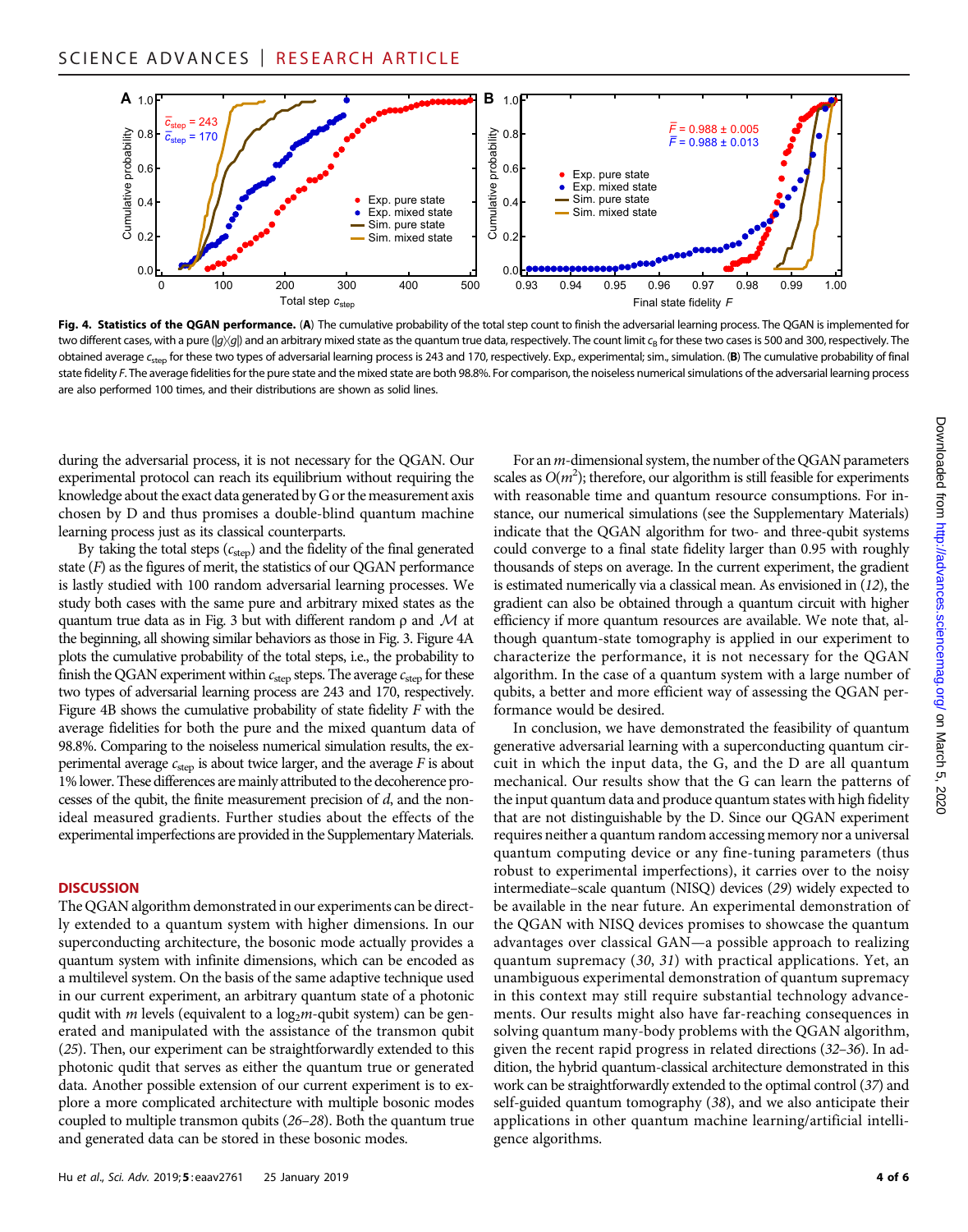#### MATERIALS AND METHODS

Our experimental device consists of a superconducting transmon qubit dispersively coupled to two microwave cavities (18, 19). The transmon qubit has an energy relaxation time  $T_1 = 30 \,\mu s$  and a pure dephasing time  $T_{\phi} = 120 \,\mu s$ , and its quantum state serves as either  $\rho$  or  $\sigma$  alternatively during the QGAN algorithm. The long-lived cavity has a photon lifetime  $T_1 = 143$  µs and serves as an ancillary photonic qubit to facilitate the creation of the quantum true data  $\sigma$  in an arbitrary state through a quantum channel simulator (25). In (25), we showed that an arbitrary quantum state of the photonic qubit can be generated deterministically, which can be mapped back onto the transmon qubit for the initial  $\sigma$ . The other short-lived cavity with  $T_1 = 44$  ns is to readout the transmon qubit with the help of a phase-sensitive Josephson bifurcation amplifier (39–41) for a high-fidelity single-shot measurement. In each experiment, the qubit is initialized to the ground state  $|g\rangle$ . The operations on the transmon qubit and the ancillary photonic qubit are realized through numerically optimized pulse sequences with the gradient ascent pulse engineering method (42, 43) based on carefully calibrated system parameters and are implemented by field programmable gate arrays (FPGAs) with customized logic. The details of the FPGAs and the experimental apparatus can be found in 24.

In our experiments, one step consists of  $2n = 10,000$  measurements of the quantum states (both  $\rho$  and  $\sigma$ ) for calculating d, which is selected as the loss function for the QGAN optimization. During the turns of D and G, the gradients of d were estimated with respect to each optimization parameter. Each update of the parameters requires  $n_p + 1$  steps for  $n_p$  parameters, with  $n_p = 2$  and 3 for D and G, respectively. State tomography was performed after the QGAN algorithm to characterize the true data  $\sigma$  and the generated  $\rho$  based on the recorded parameters in the quantum channel simulator and the QGAN algorithm. Note that we did not repeat the QGAN process to obtain the tomography to save time.

#### SUPPLEMENTARY MATERIALS

Supplementary material for this article is available at [http://advances.sciencemag.org/cgi/](http://advances.sciencemag.org/cgi/content/full/5/1/eaav2761/DC1) [content/full/5/1/eaav2761/DC1](http://advances.sciencemag.org/cgi/content/full/5/1/eaav2761/DC1)

- Section S1. Tracking of  $\rho \sigma$  and M during the OGAN process
- Section S2. Comparisons between the experimental and the numerical simulation results Section S3. Algorithm and numerical results
- Fig. S1. Tracking of  $\rho \sigma$  and M and the comparison between experiments and numerical simulations based on the recorded parameters  $\xi$  in the QGAN process as shown in Fig. 3.
- Fig. S2. Statistics of the QGAN performance based on numerical simulations.

Fig. S3. Influence of  $\delta$  and sd in the QGAN performance and count of steps when the QGAN converges to the same  $d_{\rm B}$  for different  $\gamma$  and p.

Fig. S4. Performance of the QGAN algorithm for multipartite quantum systems with the quantum true data being a random mixed state.

Fig. S5. Performance of the QGAN algorithm with Greenberger-Horne-Zeilinger and W states as the quantum true data.

#### REFERENCES AND NOTES

- 1. M. I. Jordan, T. M. Mitchell, Machine learning: Trends, perspectives, and prospects. Science 349, 255–260 (2015).
- 2. S. J. Russell, P. Norvig, Artificial Intelligence: A Modern Approach (Pearson Education Limited, 2016).
- 3. J. Biamonte, P. Wittek, N. Pancotti, P. Rebentrost, N. Wiebe, S. Lloyd, Quantum machine learning. Nature 549, 195–202 (2017).
- 4. V. Dunjko, H. J. Briegel, Machine learning & artificial intelligence in the quantum domain: A review of recent progress. Rep. Prog. Phys. 81, 074001 (2018).
- 5. C. Ciliberto, M. Herbster, A. D. Ialongo, M. Pontil, A. Rocchetto, S. Severini, L. Wossnig,
- Quantum machine learning: A classical perspective. Proc. R. Soc. A 474, 20170551 (2018). 6. X. Gao, Z. Zhang, L. Duan, A quantum machine learning algorithm based on generative models. Sci. Adv. 4, eaat9004 (2019).
- 7. J. S. Otterbach, R. Manenti, N. Alidoust, A. Bestwick, M. Block, B. Bloom, S. Caldwell, N. Didier, E. S. Fried, S. Hong, P. Karalekas, C. B. Osborn, A. Papageorge, E. C. Peterson, G. Prawiroatmodjo, N. Rubin, C. A. Ryan, D. Scarabelli, M. Scheer, E. A. Sete, P. Sivarajah, R. S. Smith, A. Staley, N. Tezak, W. J. Zeng, A. Hudson, B. R. Johnson, M. Reagor, M. P. da Silva, C. Rigetti, Unsupervised machine learning on a hybrid quantum computer. [arXiv:1712.05771](https://arxiv.org/abs/1712.05771) [quant-ph] (15 December 2017).
- 8. Z. Li, X. Liu, N. Xu, J. Du, Experimental realization of a quantum support vector machine. Phys. Rev. Lett. 114, 140504 (2015).
- 9. V. Giovannetti, S. Lloyd, L. Maccone, Quantum random access memory. Phys. Rev. Lett. 100, 160501 (2008).
- 10. S. Aaronson, Read the fine print. Nat. Phys. 11, 291–293 (2015).
- 11. S. Lloyd, C. Weedbrook, Quantum generative adversarial learning. Phys. Rev. Lett. 121, 040502 (2018).
- 12. P.-L. Dallaire-Demers, N. Killoran, Quantum generative adversarial networks. Phys. Rev. A 98, 012324 (2018).
- 13. I. J. Goodfellow, J. Pouget-Abadie, M. Mirza, B. Xu, D. Warde-Farley, S. Ozair, A. Courville, Y. Bengio, Generative adversarial nets, in Advances in Neural Information Processing Systems (MIT Press, 2014), pp. 2672–2680.
- 14. A. Creswell, T. White, V. Dumoulin, K. Arulkumaran, B. Sengupta, A. A. Bharath, Generative adversarial networks: An overview. IEEE Signal Process. Mag. 35, 53-65 (2018).
- 15. M. A. Nielsen, I. L. Chuang, Quantum Computation and Quantum Information (Cambridge Univ. Press, 2000).
- 16. M. H. Devoret, R. J. Schoelkopf, Superconducting circuits for quantum information: An outlook. Science 339, 1169–1174 (2013).
- 17. X. Gu, A. F. Kockum, A. Miranowicz, Y.-x. Liu, F. Nori, Microwave photonics with superconducting quantum circuits. Phys. Rep. 718-719, 1-102 (2017).
- 18. A. Wallraff, D. I. Schuster, A. Blais, L. Frunzio, R.-S. Huang, J. Majer, S. Kumar, S. M. Girvin, R. J. Schoelkopf, Circuit quantum electrodynamics: Coherent coupling of a single photon to a cooper pair box. Nature 431, 162–167 (2004).
- 19. H. Paik, D. I. Schuster, L. S. Bishop, G. Kirchmair, G. Catelani, A. P. Sears, B. R. Johnson, M. J. Reagor, L. Frunzio, L. I. Glazman, S. M. Girvin, M. H. Devoret, R. J. Schoelkopf, Observation of high coherence in Josephson junction qubits measured in a threedimensional circuit QED architecture. Phys. Rev. Lett. 107, 240501 (2011).
- 20. G. Kirchmair, B. Vlastakis, Z. Leghtas, S. E. Nigg, H. Paik, E. Ginossar, M. Mirrahimi, L. Frunzio, S. M. Girvin, R. J. Schoelkopf, Observation of quantum state collapse and revival due to the single-photon Kerr effect. Nature 495, 205–209 (2013).
- 21. D. Ristè, M. Dukalski, C. A. Watson, G. de Lange, M. J. Tiggelman, Y. M. Blanter, K. W. Lehnert, R. N. Schouten, L. DiCarlo, Deterministic entanglement of superconducting qubits by parity measurement and feedback. Nature 502, 350–354 (2013).
- 22. B. Vlastakis, G. Kirchmair, Z. Leghtas, S. E. Nigg, L. Frunzio, S. M. Girvin, M. Mirrahimi, M. H. Devoret, R. J. Schoelkopf, Deterministically encoding quantum information using 100-photon Schrödinger cat states. Science 342, 607–610 (2013).
- 23. N. Ofek, A. Petrenko, R. Heeres, P. Reinhold, Z. Leghtas, B. Vlastakis, Y. Liu, L. Frunzio, S. M. Girvin, L. Jiang, M. Mirrahimi, M. H. Devoret, R. J. Schoelkopf, Extending the lifetime of a quantum bit with error correction in superconducting circuits. Nature 536, 441–445  $(2016)$
- 24. L. Hu, Y. Ma, W. Cai, X. Mu, Y. Xu, W. Wang, Y. Wu, H. Wang, Y. Song, C. Zou, S. M. Girvin, L.-M. Duan, L. Sun, Demonstration of quantum error correction and universal gate set on a binomial bosonic logical qubit. [arXiv:1805.09072](https://arxiv.org/abs/1805.09072) [quant-ph] (23 May 2018).
- 25. L. Hu, X. Mu, W. Cai, Y. Ma, Y. Xu, H. Wang, Y. Song, C.-L. Zou, L. Sun, Experimental repetitive quantum channel simulation. Sci. Bull. 63, 1551–1557 (2018).
- 26. K. S. Chou, J. Z. Blumoff, C. S. Wang, P. C. Reinhold, C. J. Axline, Y. Y. Gao, L. Frunzio, M. H. Devoret, L. Jiang, R. J. Schoelkopf, Deterministic teleportation of a quantum gate between two logical qubits. Nature 561, 368–373 (2018).
- 27. Y. Y. Gao, B. J. Lester, Y. Zhang, C. Wang, S. Rosenblum, L. Frunzio, L. Jiang, S. M. Girvin, R. J. Schoelkopf, Programmable interference between two microwave quantum memories. Phys. Rev. X 8, 021073 (2018).
- 28. Y. Xu, W. Cai, Y. Ma, X. Mu, W. Dai, W. Wang, L. Hu, X. Li, J. Han, H. Wang, Y. Song, Z.-B. Yang, S.-B. Zheng, L. Sun, Geometrically manipulating photonic Schrödinger cat states and realizing cavity phase gates. [arXiv:1810.04690](https://arxiv.org/abs/1810.04690) [quant-ph] (10 October 2018).
- 29. J. Preskill, Quantum computing in the NISQ era and beyond. [arXiv:1801.00862](https://arxiv.org/abs/1801.00862) [quant-ph] (2 January 2018).
- 30. J. Preskill, Quantum computing and the entanglement frontier; [arXiv:1203.5813](https://arxiv.org/abs/1203.5813) [quant-ph] (26 March 2012).
- 31. A. W. Harrow, A. Montanaro, Quantum computational supremacy. Nature 549, 203–209 (2017).
- 32. G. Carleo, M. Troyer, Solving the quantum many-body problem with artificial neural networks. Science 355, 602–606 (2017).
- 33. L. Wang, Discovering phase transitions with unsupervised learning. Phys. Rev. B 94, 195105 (2016).
- 34. E. P. L. van Nieuwenburg, Y.-H. Liu, S. D. Huber, Learning phase transitions by confusion. Nat. Phys. 13, 435–439 (2017).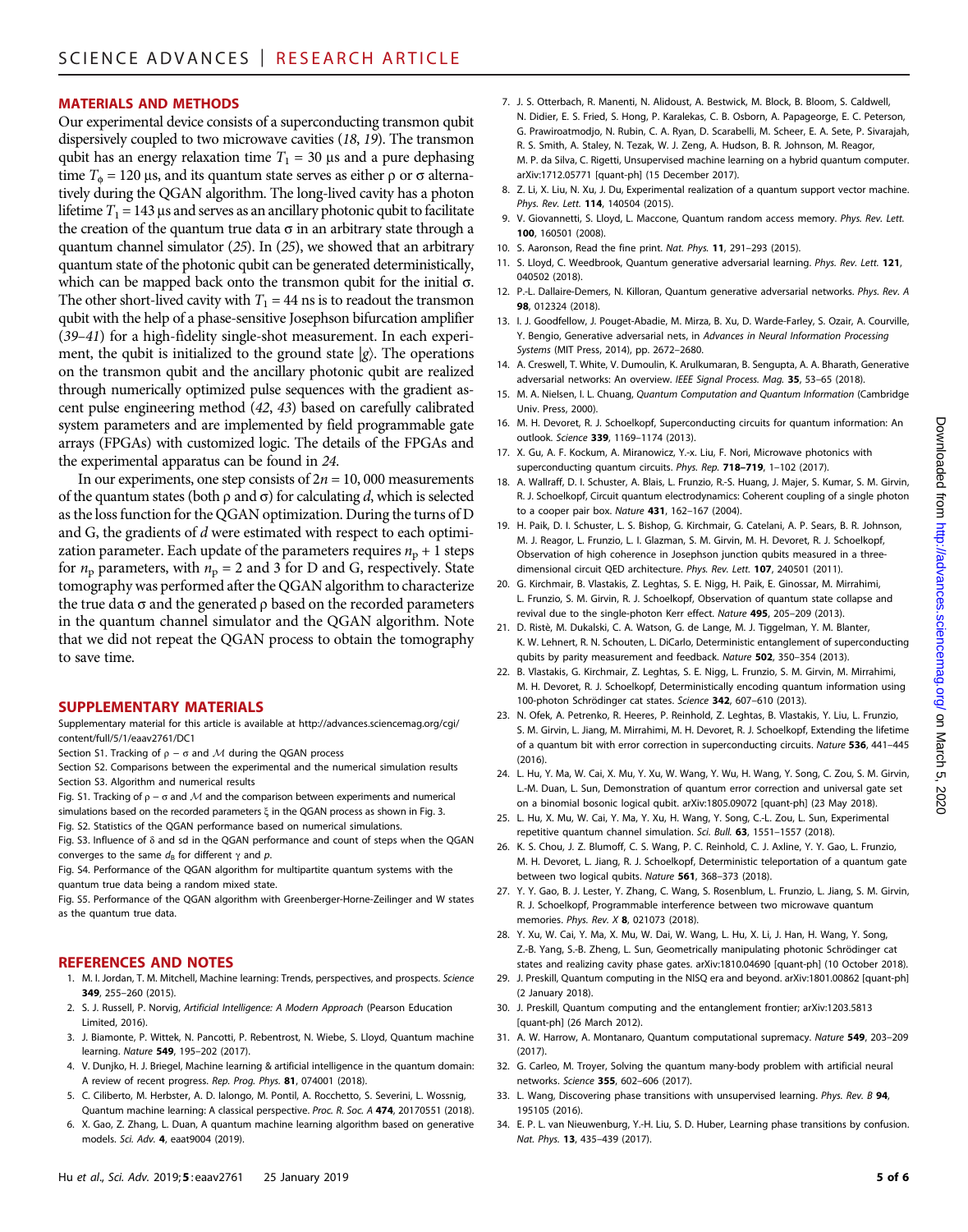- 35. J. Carrasquilla, R. G. Melko, Machine learning phases of matter. Nat. Phys. 13, 431-434 (2017).
- 36. D.-L. Deng, X. Li, S. Das Sarma, Quantum entanglement in neural network states. Phys. Rev. X 7, 021021 (2017).
- 37. J. Li, X. Yang, X. Peng, C.-P. Sun, Hybrid quantum-classical approach to quantum optimal control. Phys. Rev. Lett. 118, 150503 (2017).
- 38. R. J. Chapman, C. Ferrie, A. Peruzzo, Experimental demonstration of self-guided quantum tomography. Phys. Rev. Lett. 117, 040402 (2016).
- 39. M. Hatridge, R. Vijay, D. H. Slichter, J. Clarke, I. Siddiqi, Dispersive magnetometry with a quantum limited SQUID parametric amplifier. Phys. Rev. B 83, 134501 (2011).
- 40. T. Roy, S. Kundu, M. Chand, A. M. Vadiraj, A. Ranadive, N. Nehra, M. P. Patankar, J. Aumentado, A. A. Clerk, R. Vijay, Broadband parametric amplification with impedance engineering: Beyond the gain-bandwidth product. Appl. Phys. Lett. 107, 262601 (2015).
- 41. A. Kamal, A. Marblestone, M. Devoret, Signal-to-pumpback action and self-oscillation in double-pump Joseph-son parametric amplifier. Phys. Rev. B 79, 184301 (2009).
- 42. N. Khaneja, T. Reiss, C. Kehlet, T. Schulte-Herbrüggen, S. J. Glaser, Optimal control of coupled spin dynamics: Design of NMR pulse sequences by gradient ascent algorithms. J. Magn. Reson. 172, 296-305 (2005).
- 43. P. de Fouquieres, S. Schirmer, S. Glaser, I. Kuprov, Second order gradient ascent pulse engineering. J. Magn. Reson. 212, 412–417 (2011).

Acknowledgments: We thank N. Ofek and Y. Liu for valuable suggestions on FPGA programming. L.S. also thanks R. Vijay and co-workers for help on the parametric amplifier

measurements. Funding: L.S. acknowledges the support from National Key Research and Development Program of China grant no. 2017YFA0304303 and National Natural Science Foundation of China grant no. 11474177. C.-L.Z. is supported by Anhui Initiative in Quantum Information Technologies (AHY130000). D.-L.D. acknowledges the start-up fund from Tsinghua University. Author contributions: L.H. performed the experiment and analyzed the data with the support from W.C. and Y.M. S.-H.W., D.-L.D., and C.-L.Z. provided theoretical supports. L.H. and X.M. fabricated devices with the assistance of Y.X., H.W., and Y.S. C.-L.Z. proposed the experiment. L.S. supervised the experiment. D.-L.D., C.-L.Z., and L.S. wrote the manuscript with feedback from all authors. **Competing interests:** The authors declare that they have no competing interests. Data and materials availability: All data needed to evaluate the conclusions in the paper are present in the paper and/or the Supplementary Materials. Additional data related to this paper may be requested from the authors.

Submitted 31 August 2018 Accepted 11 December 2018 Published 25 January 2019 10.1126/sciadv.aav2761

Citation: L. Hu, S.-H. Wu, W. Cai, Y. Ma, X. Mu, Y. Xu, H. Wang, Y. Song, D.-L. Deng, C.-L. Zou, L. Sun, Quantum generative adversarial learning in a superconducting quantum circuit. Sci. Adv. 5, eaav2761 (2019).